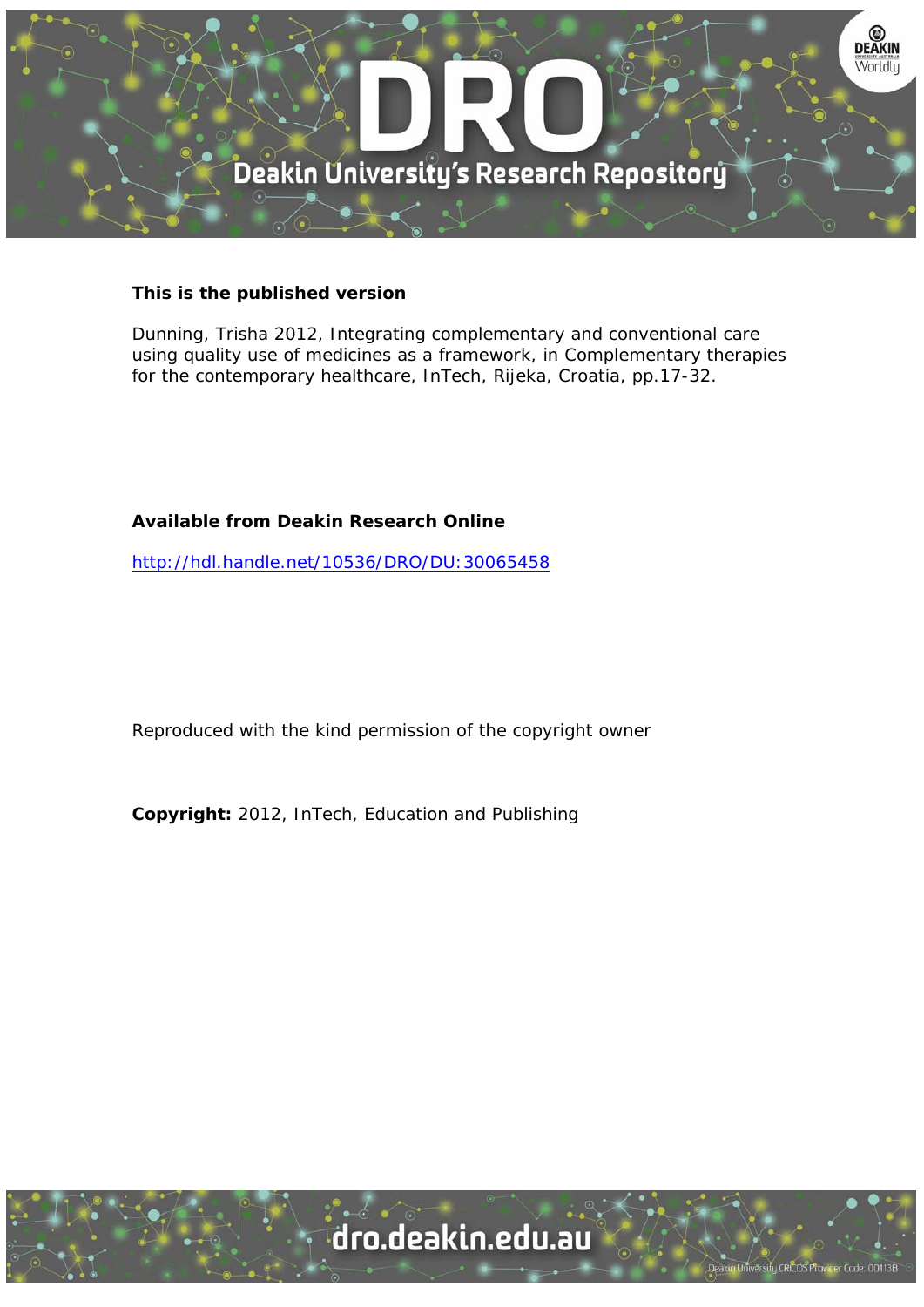# **Integrating Complementary and Conventional Care Using Quality Use of Medicines as a Framework**



## **1. Introduction**

*"Tis impossible to separate the chance of good from the risk of ill."* 

(Hume 1998).

Complementary and Alternative Therapy (CAM) use is increasing: prevalence of use in the general population ranges between 50 and 80% globally (World Health Organisation (WHO) 2002). High CAM users include people with chronic diseases, women educated to high school level or higher, people with poor health, those who are employed and people interested in self-care (Lloyd *et al.* 1993; Eisenberg 1998; Egede *et al.* 2002; MacLennan *et al.* 2002).

Many people regard CAM as a solution to modern health and social problems such as chronic lifestyle diseases, obesity and depression. Significantly, people consider their health care options and make choices that are congruent with their life philosophy, knowledge, experience, societal norms, and culture. Depending on these factors, they may or may not choose to be actively involved in their care and/or incorporate CAM in their health care regimen.

Understanding these factors can help health professionals understand people's health care choices, self-care behaviours, adherence to management recommendations and their capacity to be empowered. For example, there is a strong association among health beliefs, spirituality and CAM use (Hildreth & Elman 2007). In addition, there is good evidence that CAM users adopt health-promoting self-care behaviours, undertake preventative health care and believe they are ultimately responsible for their health (Kelner & Welman 1997; Garrow *et al.* 2006; Parsian & Dunning 2009).



© 2012 Dunning, licensee InTech. This is an open access chapter distributed under the terms of the Creative Commons Attribution License (http://creativecommons.org/licenses/by/3.0), which permits unrestricted use, distribution, and reproduction in any medium, provided the original work is properly cited.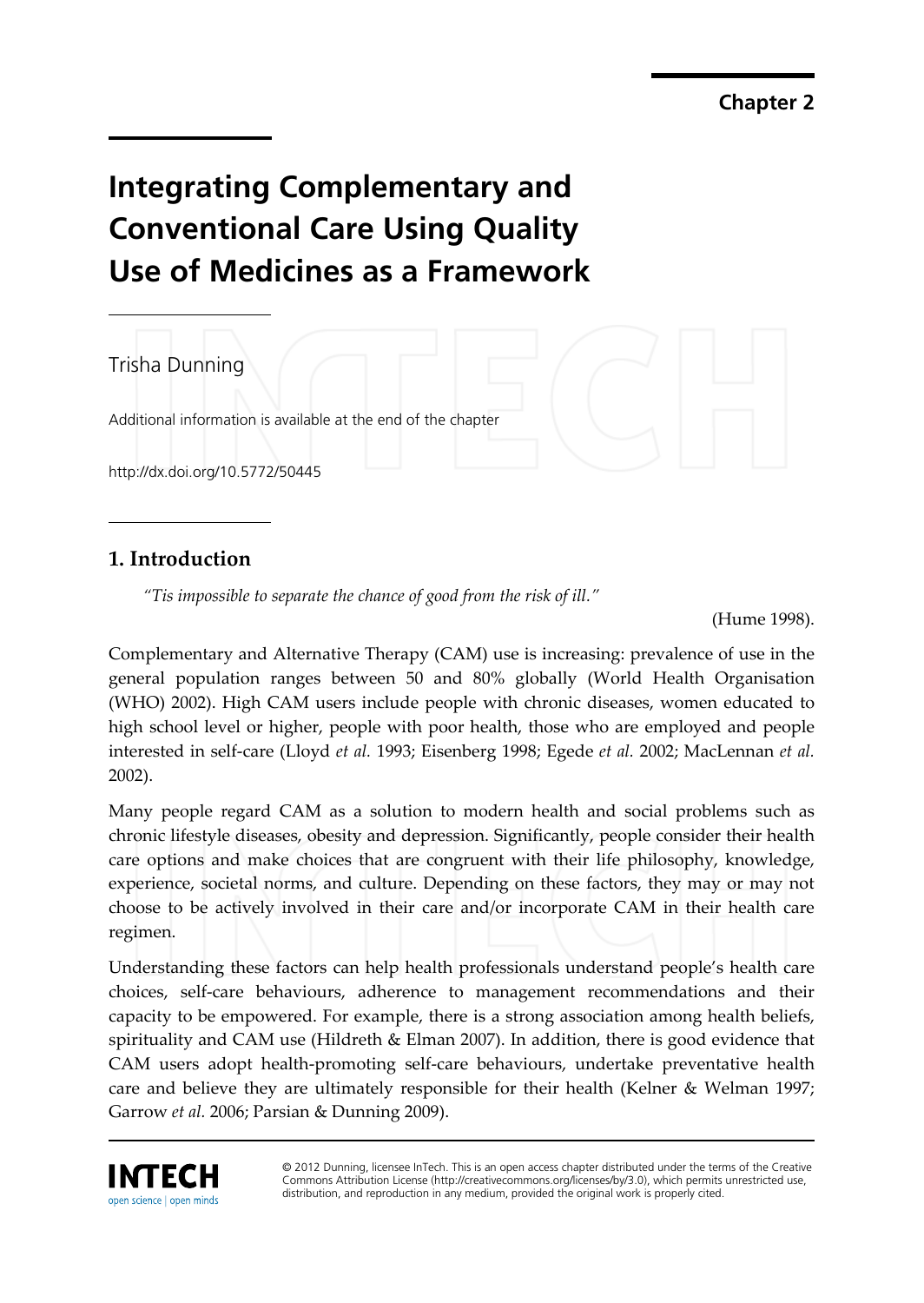People using CAM are largely satisfied with their CAM choices and outcomes even if it 'did not work' (House of Lords Select Committee on Science and Technology 2000). Significantly, satisfaction with treatment improves well being. However, 'satisfaction' is an elusive concept and there are many ways to define and measure 'satisfaction:' not all are objective, and some are more useful in research than for determining individual satisfaction, including with CAM.

Rittenbaug et al. (2011) developed an 18-item patient-centred CAM outcome measure to determine the multidimensional impact of CAM. The items encompass physical, emotional, cognitive, social and spiritual domains, which is consistent with holistic CAM philosophy. The psychometric properties of the tool were not reported but it is currently undergoing further testing. If it is valid and reliable, the tool could be useful in clinical care and research. It could enable meaningful comparisons to be made and might go some way towards developing a common language.

## **2. Integrative medicine**

Some experts regard integrative medicine (IM) as a new evolving care paradigm; however, it could reflect a rebalancing process towards the system that operated before the rise of 'scientific medicine' in the early twentieth century. Research suggests most CAM users combine conventional and CAM therapies: often several CAM). Likewise, health professionals, especially general practitioners (GP) and nurses, combine both types of therapies to provide holistic care (Braun & Cohen 2010). The combination of CAM and conventional therapies is increasingly known as Integrative Medicine.

IM focuses on wellness, and the spiritual, environmental, social and lifestyle factors that enhance or compromise wellness. IM aims to provide individualised 'effective and compassionate care on many levels' (Cohen 2005). Researchers and clinicians use a variety of definitions of IM, which makes it difficult to compare and apply research findings. The definition of IM developed by the Royal Australian College of General Practitioners (RACGP) and the Australasian Integrative Medicine Association (AIMA) (2009) was adopted for this chapter because it encompasses evidence-based care, practitioner responsibility, holistic person-centred care and, is self-explanatory and practical. IM is:

*The blending of conventional and complementary medicines and therapies with the aim of using the most appropriate of either or both modalities to care for the person as a whole.* 

Although not specifically listed in the RACGP/AIMA definition, health promotion and encouraging self-care are central to IM, as they are to CAM philosophy, and increasingly to conventional care. Significantly, IM is essentially a transformative process that has four main dimensions (Bell et al. 2002; Mulkins & Verhoef 2004):

- 1. Access to and availability of a range of therapies to support the individual's lifelong health journey.
- 2. Care that considers the individual's overall health and well being.
- 3. Involving the individual in decisions about their health goals and care plan.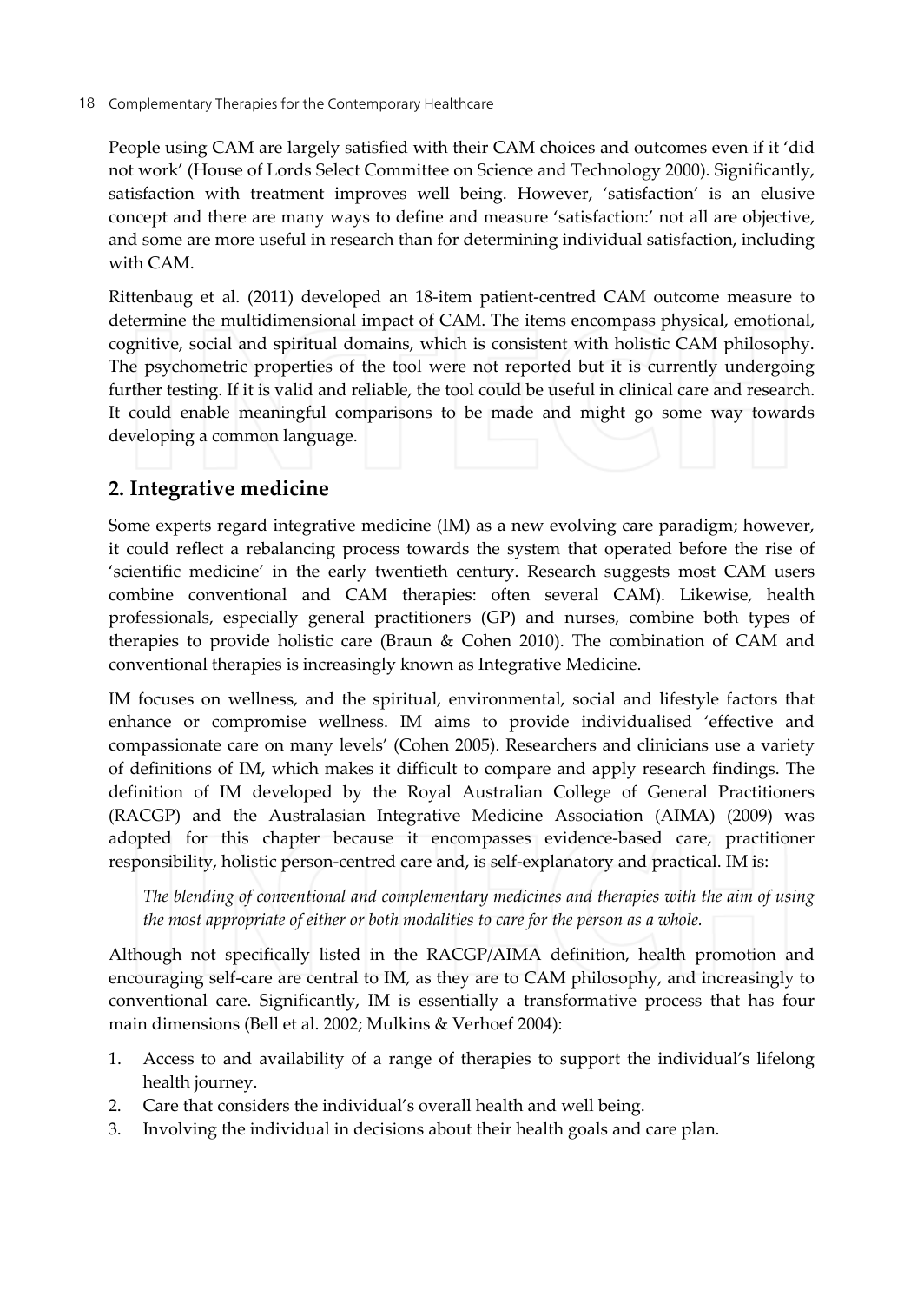4. A healing or therapeutic relationship between health professionals and individuals, which is essential to achieving optimal outcomes.

Bell et al. and Mulkins & Verhoef might have intended to include timely communication among health professionals and between health professionals and individuals in the fourth dimension; however, 'effective communication' could be regarded as an essential fifth dimension.

These IM definitions and dimensions reinforce the fact that IM does not aim to reject or replace either CAM or conventional therapies: it advocates combining both types of therapies when the combination is relevant to the individual's needs and is safe and evidence-based (Kotsirilos et al. 2010). Khorsan et al. (2011) undertook a systematic review of IM and identified an extensive and increasing body of literature on the subject that can be used to support practice. However, because IM is an emerging field in many countries, there may be less evidence for IM than for individual CAM.

Marshall et al. (2004) used the acronym BEECH to describe IM care:

- B: Balance between CAM modalities and/or CAM and conventional modalities.
- E: Empowerment and self-healing.
- E: Evidence-based care based following the concept 'first do no harm.'
- C: Collaboration between the health professional and the individual and among professionals, and respect for the individual's choices.
- H: Holistic multidimensional care including promoting optimal healing environments, consistent with holistic care.

Some elements of BEECH are similar to Bell et al. and Mulkins & Verhoef's IM dimensions.

## **3. Does integrative care exist?**

The WHO (2002) described three main levels of CAM integration:

- 1. Integrative level where CAM is officially recognised at Government level and incorporated into health systems for example, in national medicine policies, product regulatory procedures, hospital and community guidelines and is reimbursed under health insurance systems.
- 2. Inclusive level where CAM is recognised and largely accepted but not fully integrated into health systems.
- 3. Tolerance level where CAM is not officially part of the national health system.

Level one integration is rare. For example, CAM is not formally integrated in most hospitals in Australia, although IM is becoming more acceptable/common in general practice, aged care facilities and some specialist services such as cardiology and cancer. CAM medicines are regulated under the same regulatory processes as conventional medicines in Australia but they are not funded by the government Pharmaceutical Benefits Scheme, as many conventional medicines are. However, some health benefit schemes reimburse members for some CAM therapies.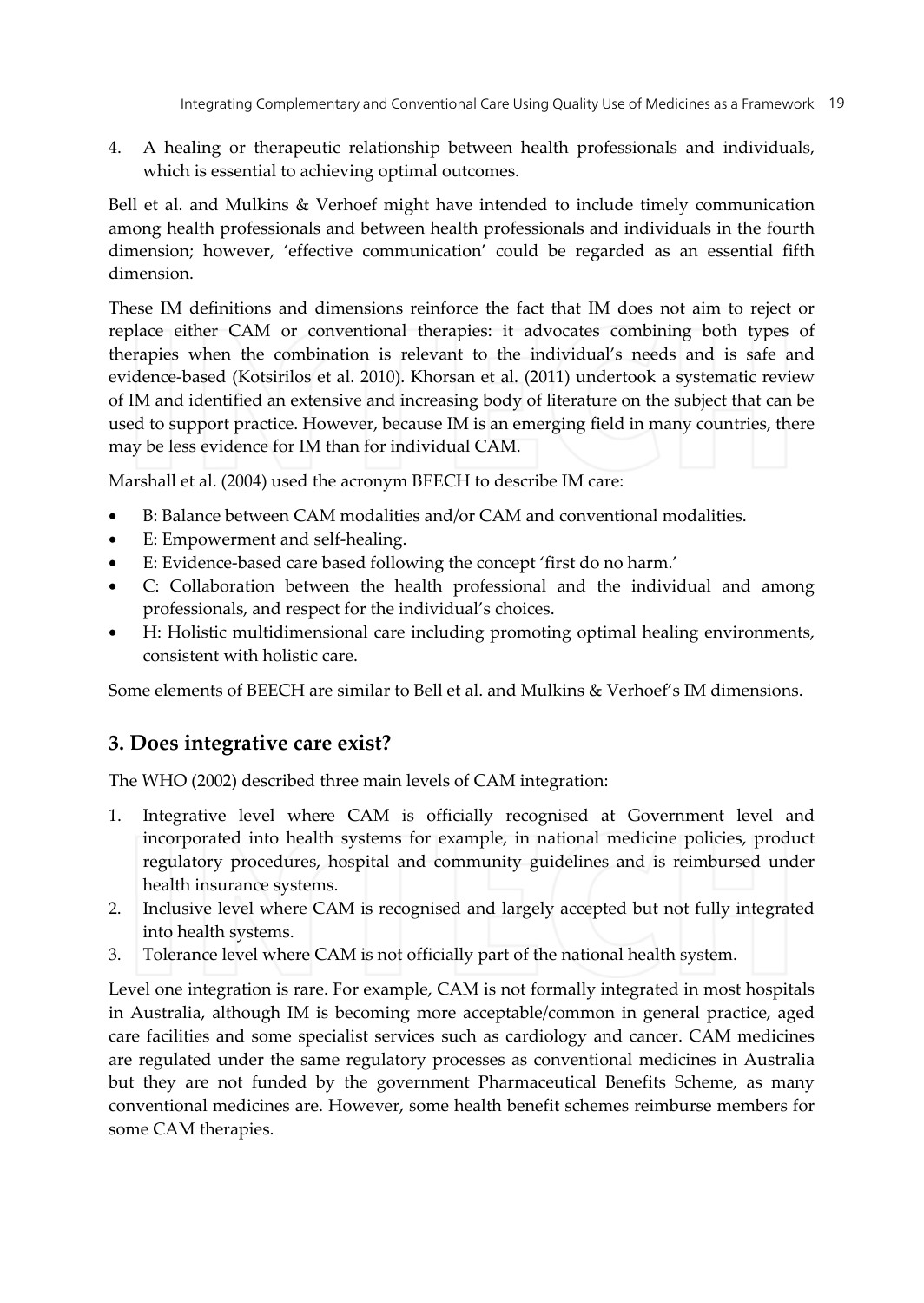As indicated, there is a professional association for IM practitioners in Australia, AIMA, and at least two evidence-based Australian IM textbooks were published in 2011 (Phelps & Hassed 2011; Kotsirilos et al. 2011). These initiatives demonstrate a response to public demand for CAM and increasing health professional acceptance, or at least tolerance, of IM. Thus, CAM in Australia, like Canada, the USA and the UK, probably fits into the WHO integration levels two or three.

However, CAM use and IM is more structured and integrated in countries such as China, Taiwan, India, and Germany. Some developing countries include CAM within the dominant health system, but it is not necessarily systematically integrated. Many people in developing countries rely on CAM as first line treatment because conventional care is costly, inaccessible, unavailable, or all three.

In reality, many individuals self-diagnose and select management options to suit their needs and many combine CAM and conventional care. They often do not consult or inform CAM and/or conventional health professionals about their care decisions. While these behaviours are consistent with personal empowerment and choice, they can delay diagnosis or mask important symptoms and have adverse outcomes.

# **4. Safety, quality and IM**

Safety and quality are key health care issues and need to be considered in all countries and at all levels: regulatory bodies, service providers, health professionals and individuals. The evidence-base for IM and the way it is delivered and evaluated (outcome measures) are important issues to help professionals decide what CAM/IM could meet the public demand, respect individual's choices and people's right to appropriate information to help them make informed health care decisions, but still meet quality and safety standards.

A consistent approach to delivering health care and standards of care that encompass product and professional regulation, professional self-regulation, public and professional education, and all types of rigorous research, quantitative, qualitative, evaluation, audit and translational, to generate and translate knowledge is needed (Commonwealth of Australia 2003). Table 1 provides an overview of some of the inter-related factors that affect safety.

There appear to be four key areas that need to be addressed to ensure CAM is systematically and safely integrated:

- 1. National policies and regulatory processes including professional regulation.
- 2. Processes for defining and monitoring safety and efficacy including pharmacovigilence.
- 3. Equitable access to CAM and conventional modalities and IM.
- 4. Rational use of CAM and conventional modalities (Bodeker et al. 2005).

Stakeholder collaboration/engagement is inherent in all four areas and is essential to systematically implement IM. Stakeholder consultation/engagement could include determining the priorities for action and/or for research concerning CAM and IM in relevant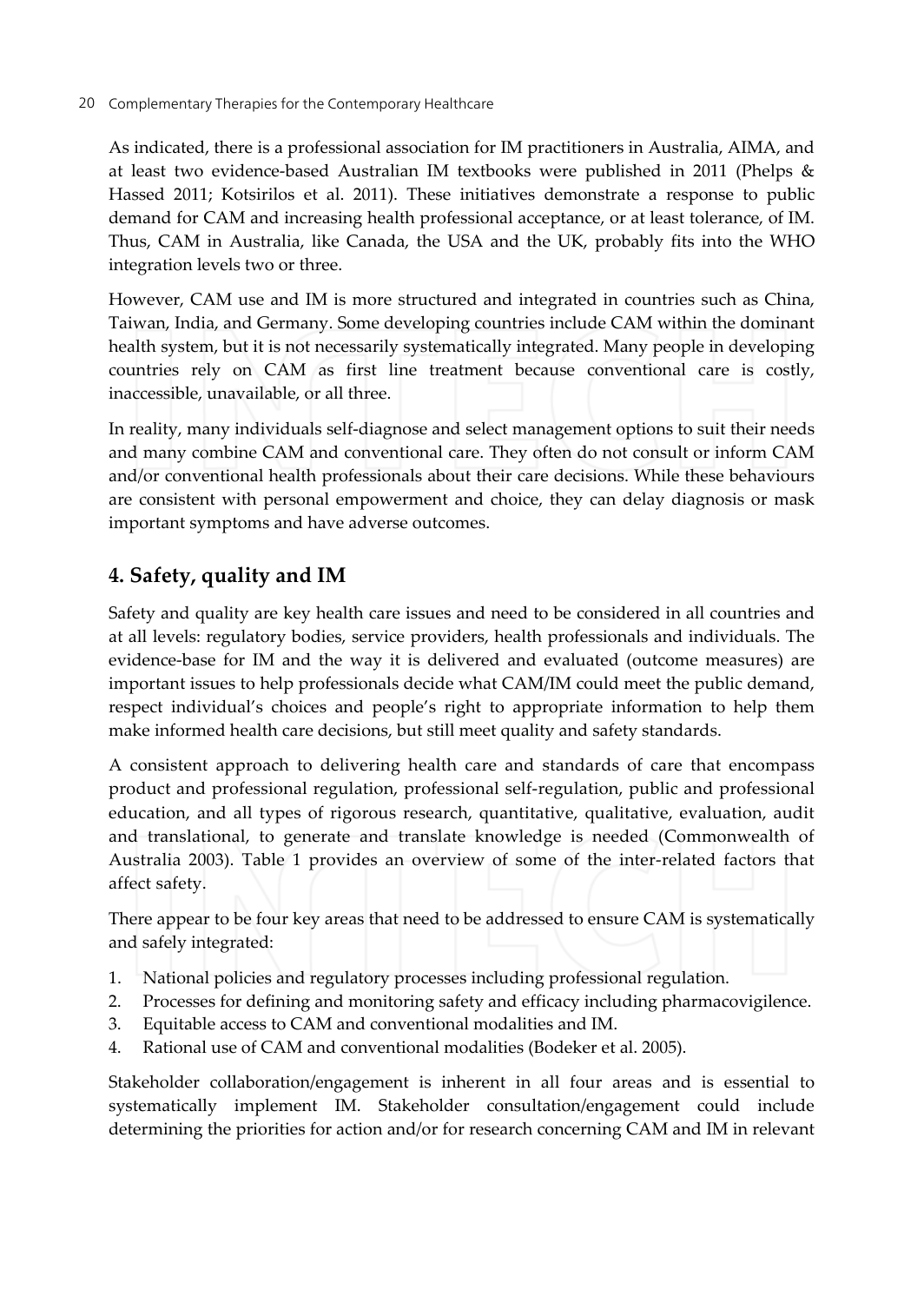countries, willingness to share and learn from each other, and willingness to undertake rigorous research to determine the benefits, risks and cost implications of IM for individuals and health systems. However, it is often difficult to assess benefit and risks from a great deal of existing research due to a multiplicity of factors such as methodological flaws, different definitions of terms and other confounding factors. Thus, it is difficult to generalise findings and/or translate them into clinical guidelines.

| Inter-related factor | Factors that enhance safety                                                                                                                                                                                                                                                                                                                                                                                                                                                                                                                                                                                                                                                                                                                                                                                                                                                                           |
|----------------------|-------------------------------------------------------------------------------------------------------------------------------------------------------------------------------------------------------------------------------------------------------------------------------------------------------------------------------------------------------------------------------------------------------------------------------------------------------------------------------------------------------------------------------------------------------------------------------------------------------------------------------------------------------------------------------------------------------------------------------------------------------------------------------------------------------------------------------------------------------------------------------------------------------|
| Therapies            | Regulatory processes: government,<br>professional and self.<br>Evidence base for safety, quality and efficacy.<br>Quality control safety monitoring processes<br>including international monitoring bodies<br>such as the Uppsala Centre.<br>Manufacturing processes including product<br>labeling. The label must be readable.<br>Appropriate storage and transport and<br>disposal procedures.<br>Adherence to conventions such as The<br>Convention on International Trade of<br>Endangered Wild Flora and Fauna.                                                                                                                                                                                                                                                                                                                                                                                  |
| Health professional  | Education and competence to provide and/or<br>offer advice about CAM and IM.<br>Duty of care to practice within their level of<br>knowledge and competence and regulatory<br>framework.<br>Access to relevant, accurate information<br>Managing conflict of interest such as the<br>professional prescribing/recommending and<br>selling products at the point of care.<br>Ability to reflect on attitudes to CAM,<br>conventional and or IM.<br>Ability to communicate effectively and<br>develop therapeutic relationships with the<br>people they care for and collegiate<br>relationships with other professionals.<br>Access to qualified health professional from a<br>range of CAM and conventional disciplines.<br>Ability to critically review research<br>publications and determine how rigor was<br>demonstrated in order to make informed<br>judgments about the applicably to practice. |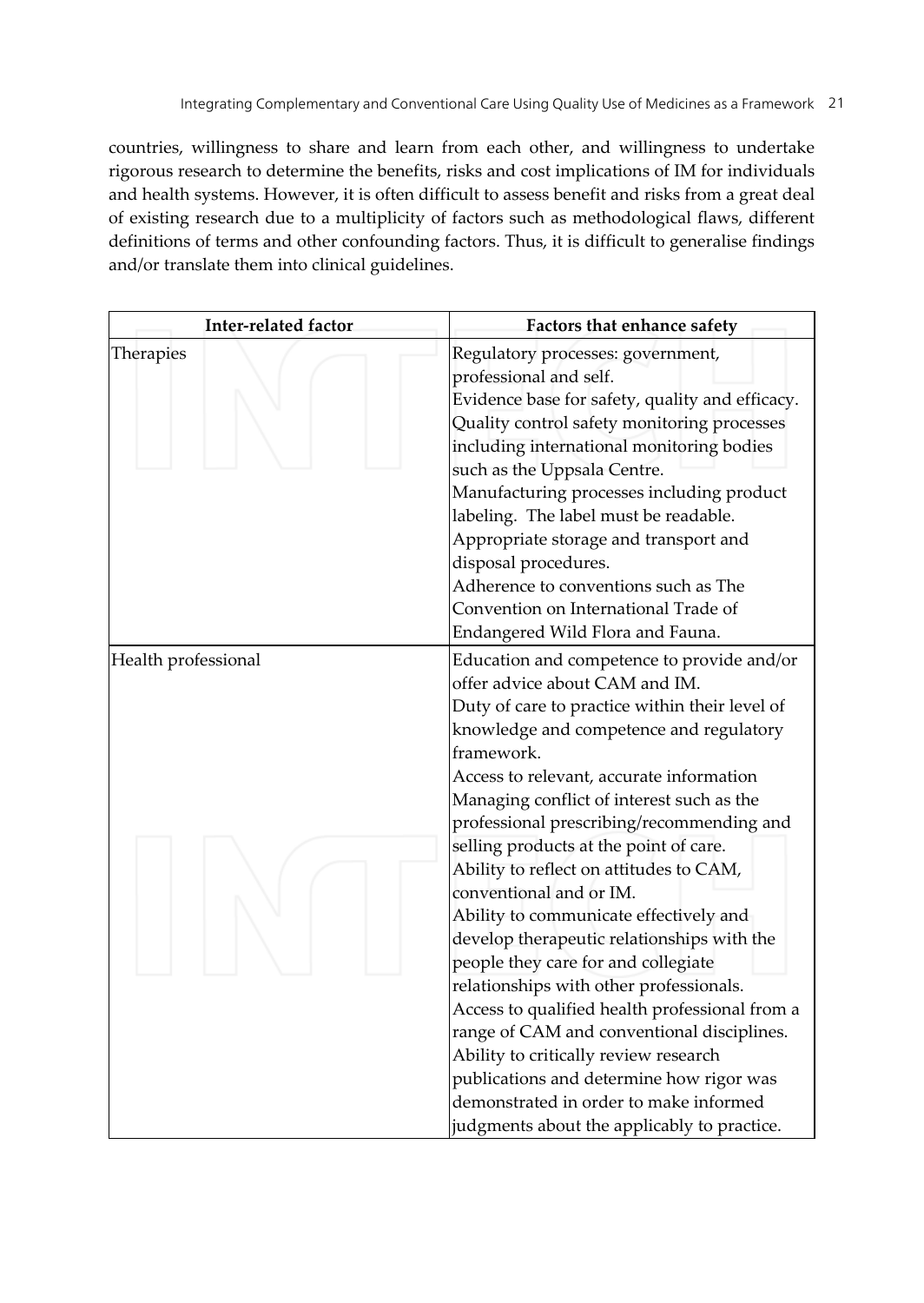| Inter-related factor                    | Factors that enhance safety                   |
|-----------------------------------------|-----------------------------------------------|
| Environment in which care is provided   | Infection control procedures.                 |
|                                         | Accessible relevant policies and guidelines.  |
|                                         | Able to ensure privacy and confidentiality of |
|                                         | consultations.                                |
|                                         | Overall staff attitudes to CAM, conventional  |
|                                         | care and IM.                                  |
|                                         | Well signposted.                              |
|                                         | Disabled access.                              |
|                                         | Meets safety standards and is visually        |
|                                         | appealing and welcoming                       |
| Individual receiving care and/or advice | Health status.                                |
|                                         | Reasons/goals for using CAM or IM.            |
|                                         | Access to relevant, accurate information.     |
|                                         | Self-care capability and practices.           |
|                                         | Conventional management.                      |
|                                         | Relationship with health professional.        |
|                                         | Support base.                                 |
|                                         | Disclosure of CAM/IM use.                     |
|                                         | Health and literacy level.                    |
|                                         | Access to relevant, objective information     |
| The quality of the information provided | Relevant to the individual and their literacy |
|                                         | level and culture.                            |
|                                         | Objective                                     |
|                                         | Accurate.                                     |
|                                         | Available in a timely and accessible manner.  |

Table 1. Overview of some of the inter-related factors that affect safety of complementary, conventional and integrative health care.

Thus, more rigorous research to evaluate IM as well as individual CAM therapies is needed to determine safe, cost-effective models of IM and appropriate outcome measures in keeping with holistic care. In addition, individual countries may need to:

- Determine processes for funding and delivering IM services.
- Determine who could/should be responsible for coordinating IM care.
- Explore and describe health professional's roles and scopes of practice and the knowledge and competence they require to provide safe evidence based IM. Health professional's role and scope of practice influences the educational preparation required for safe practice.
- Ensure health professionals who provide CAM and/or combine CAM and conventional care are appropriately qualified. Although CAM is increasingly being included in conventional health professional education curricula, the information may not be at the level required to competently deliver CAM or IM care.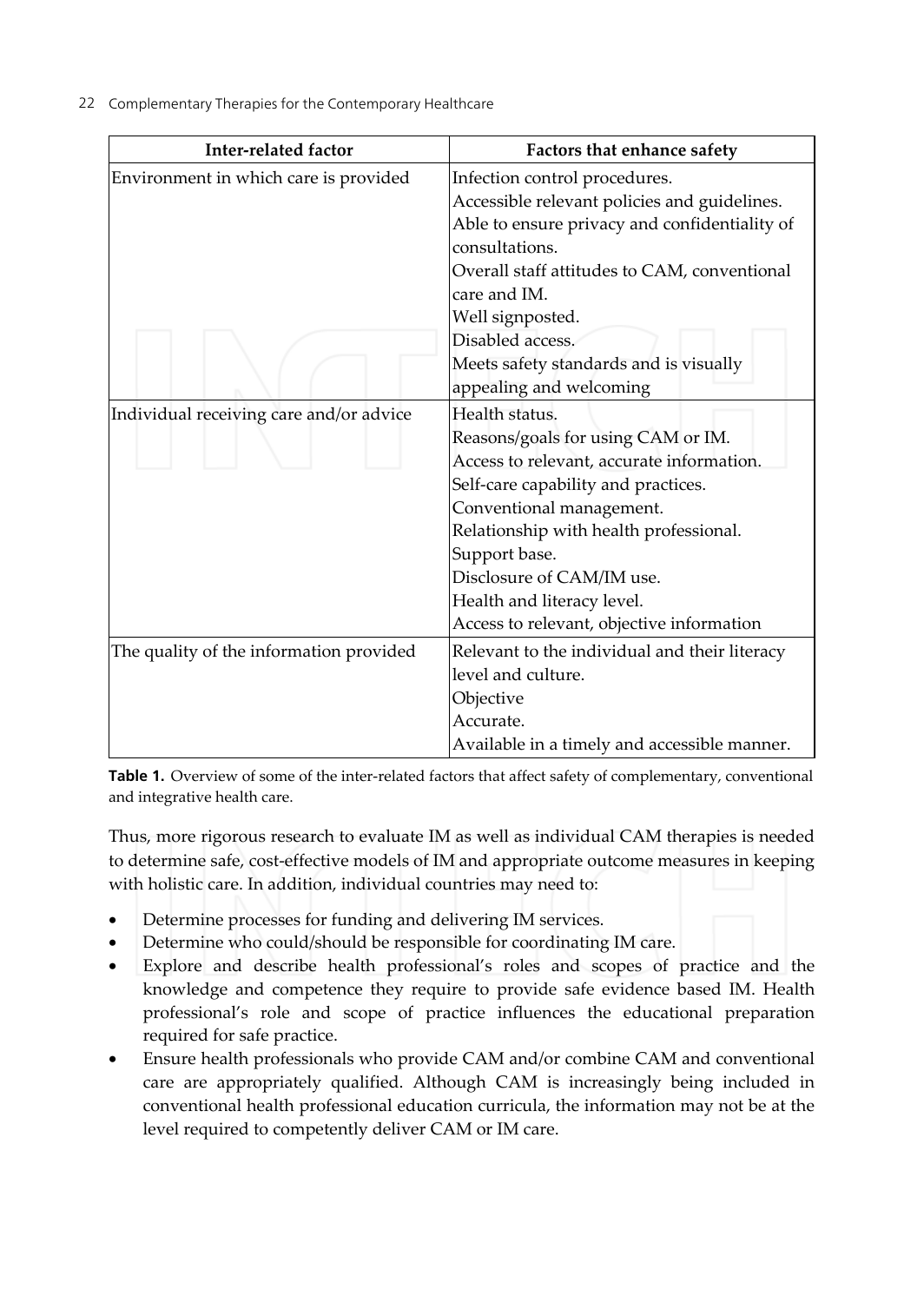- Educate CAM users (the population) about IM so they can negotiate informed care decisions with health professionals.
- Establish and maintain effective shared documentation, communication and referral processes, including web-based and other electronic media. The social media plays an increasing role in education, communication and interdisciplinary collaboration.
- Systematically monitor outcomes including costs, benefits and adverse events.

# **5. Safety and risk**

Many conventional practitioners believe CAM is 'not effective' and is 'risky business.' In addition, 90% of CAM users assume CAM is safe (Sharples 2003). All health care carries some risk. Currently more adverse events (AE) are reported for conventional care than CAM. Several factors could account for the difference, including different patterns of AE reporting. The same AE reporting system applies to both CAM and conventional therapies in Australia, but patients are more likely to report CAM AEs than health professionals.

Safety and risk are complex concepts and cannot be considered in isolation. Risk is inherent in everyday life: individuals determine whether they are willing to take/accept risk according to their situation and their perception of the degree of risk to *them* (Komesaroff 2003). People's perceptions of risk are subjective and are moderated or exacerbated by past experiences, current health status, mood, information including media reports, advertising, industry, health professionals, and their health beliefs and attitudes. People accept some risk as routine, but often underestimate their personal risk (optimistic bias) (Weinstein 1982; Sharot 2011).

Health professionals' perception of risk is usually more 'mathematical' than the general public because of their training. HP's perception of risk influences the information they provide to individuals, the language they use and the emphasis they place on the risks associated with health options. However, a health professional's perception of their *personal* risk is likely to be influenced by opportunistic bias. Significantly, individuals are unable to effectively estimate personal risk until they are in their late twenties.

## **6. What is risk?**

Definitions and perceptions of risk change as society changes through research, technological advances and wealth, but are almost always concerned with harm to individuals (patients). The concept of health-related risk has been part of health care since it emerged in ancient cultures. For example, the Hippocratic Oath states doctors should 'first do no harm.' First do no harm is still encompassed in naturopathic philosophy. The 17th century *Code of Hammurabi* described punishments for 'harmful physician errors.' The punishment depended on to the social status of the patient.

Pliny the Elder (first century AD) suggested physicians should not learn their skills at the expense of the patient. He also introduced the concept of patient responsibility by suggesting patients were to blame if they sustained harm as a consequence of neglecting their treatment—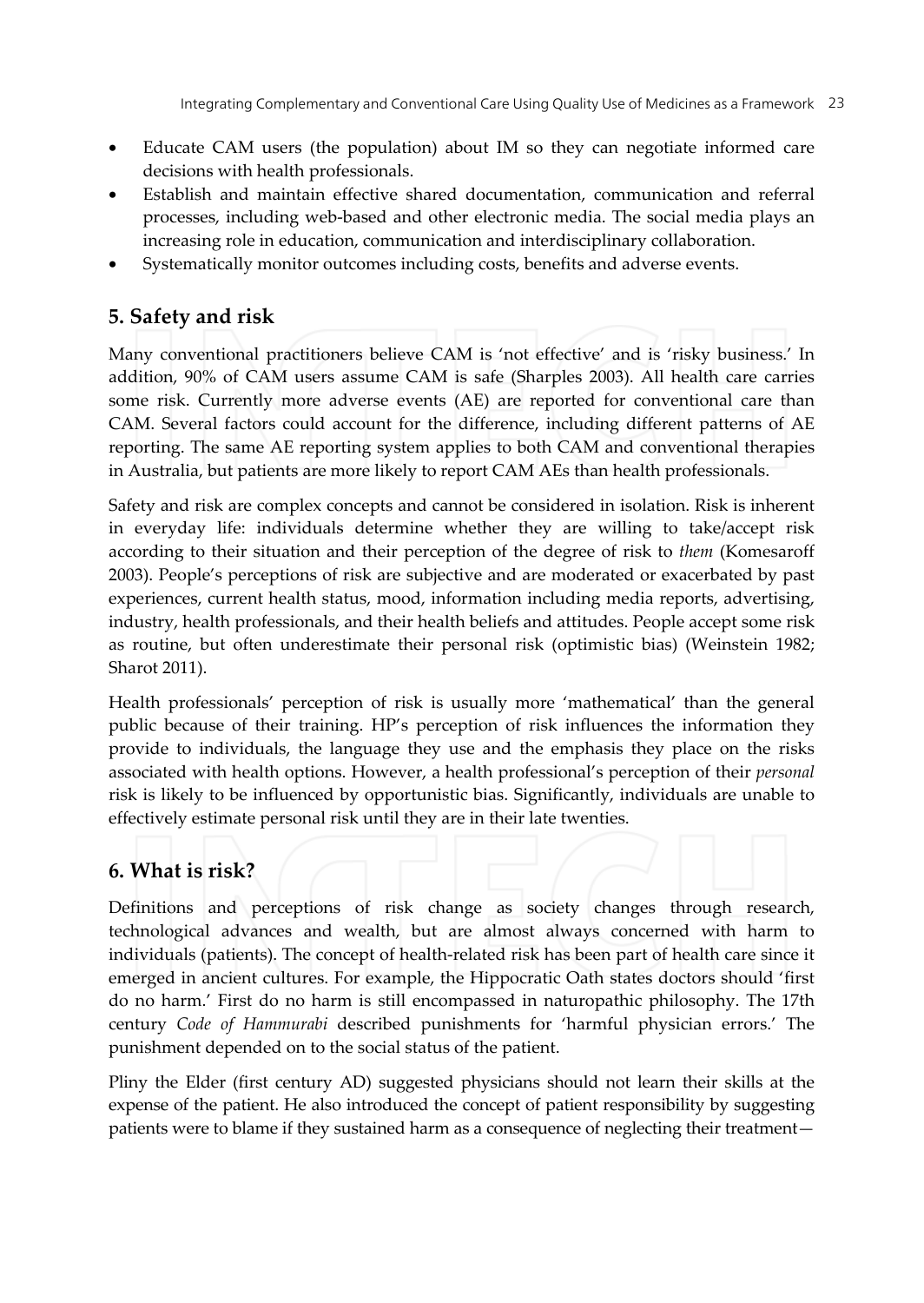in modern terminology non-compliance or non-adherence. In the Middle Ages Paracelsus noted the dual nature of medicines—ability to cure and ability to kill. Paracelsus' observation could have influenced the decision to include product safety in the safety-risk matrix.

Modern concepts of risk are based on probability theory that calculates 'technical risk' objectively (Clarke 2004). Probability theory considers risk in terms of the probability of a loss and the degree and severity of the loss. Most modern definitions of risk encompass an estimation of the likelihood that an AE will occur and have negative consequences (loss) that are significant to the individual. These concepts are an important when considering informed consent and medico-legal issues.

Risk is reported as in several ways: absolute Risk (AR), relative Risk (RR), number needed to treat (NNT) or risk/benefit ratio. AR refers to the difference between the outcomes in a control group compared with an intervention group in a specified time period. RR refers to the absolute risk as a proportion of baseline. Benefits are often expressed as RR and harms as the AR. The NNT refers to the number of people who need to be treated for a specified period of time to obtain benefit.

The NNT to cause harm is the inverse of the absolute rate of adverse events occurring in a defined period of time. In order to estimate risk, the endpoints must be clearly stated. Surrogate endpoints might indicate potential benefit or potential harm.

## **7. Adverse events associated with CAM**

The safety and risk profile differs according to the individual CAM therapy/ies, the IM combination used and the individual who uses them. Some therapies such as medicines are more likely to cause harm than others. Likewise, there is more evidence for some CAM than for others. However, it is important for health professionals to realise that lack of evidence does not mean there is no evidence, and understand that all of these issues apply equally to conventional therapies.

Estimates of safety and risk for many CAM medicines are based on a long history of safe traditional use. The term 'long traditional use' is open to interpretation: the European Directive on traditional herbal products regards use for at least 15 years within Europe and more than 30 years outside Europe as evidence of long traditional use. Most conventional medicine manufactures are not expected to fulfill such stringent duration of safe use criteria and AEs often emerge after conventional medicines are registered and used in clinical care.

In addition, modern technology and modern growing, harvesting and extraction techniques might mean modern CAM medicines have a different chemical makeup from medicines produced using traditional production processes and might be more safe or less safe, but such medicines are marketed under the 'long traditional use' mantra. These issues are rarely discussed but are worth considering and investigating systematically.

Many potential CAM/conventional interactions are theoretical (Braun 2006) and are hard to predict (Ulbricht 2012) but need to be considered as part of the overall care plan and monitoring process. People who use CAM often have several concomitant health conditions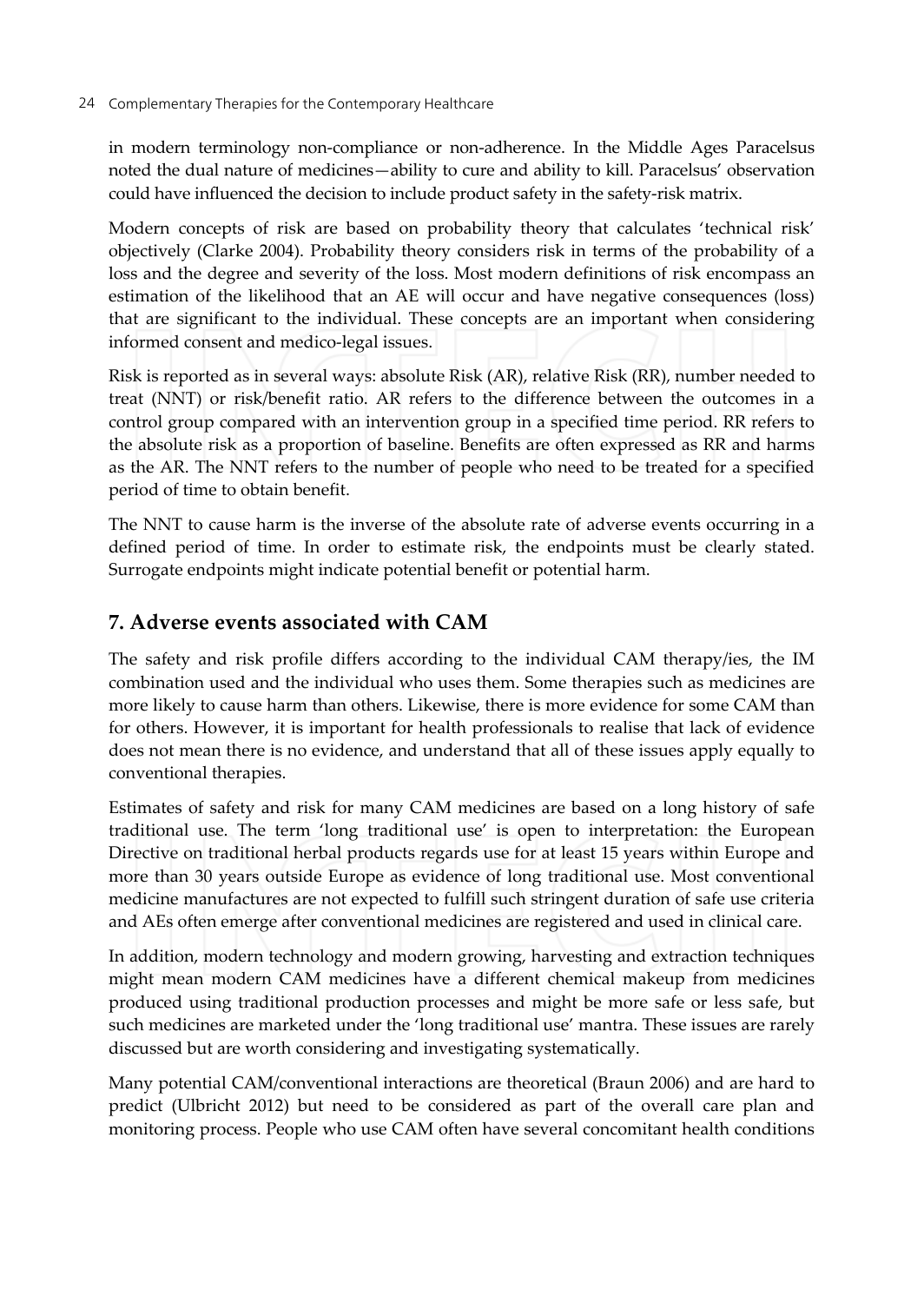such as atopic conditions, diabetes and kidney and liver disease that increase the risk of AEs. Table 2 outlines key issues associated with pharmacovigiliance and table 3 depicts people most at risk of AEs.

| Systems level        | Pharmocovigilince-related processes                                                                                                                                                                                                                                                                                                                                                                                                                                                                                                                                                                                                                                                                                                                                                                                                             |
|----------------------|-------------------------------------------------------------------------------------------------------------------------------------------------------------------------------------------------------------------------------------------------------------------------------------------------------------------------------------------------------------------------------------------------------------------------------------------------------------------------------------------------------------------------------------------------------------------------------------------------------------------------------------------------------------------------------------------------------------------------------------------------------------------------------------------------------------------------------------------------|
| Health system        | Degree of product regulation including manufacture and<br>pre and post marketing surveillance processes.<br>Affordability and accessibility of medicines and products.<br>Equitable support for CAM, conventional and IM-related<br>research.<br>Availability of evidence based guidelines to support                                                                                                                                                                                                                                                                                                                                                                                                                                                                                                                                           |
|                      | practice.<br>Systems to schedule/register and monitor medicine use<br>including adverse events.<br>Process to learn from adverse events.<br>Marketing processes: in some countries conventional<br>medicines cannot be marketed directly to the public.<br>Methods of communicating important medicine-related<br>information to the public and health professionals.                                                                                                                                                                                                                                                                                                                                                                                                                                                                           |
| Health professionals | Education and competence to perform role.<br>Engagement in ongoing professional development.<br>Licensing, regulatory and self-regulatory processes to<br>protect the public.<br>Professional liability insurance.<br>Communication, documentation, and referral processes.<br>Attitudes towards and beliefs about medicines CAM,<br>conventional care and IM                                                                                                                                                                                                                                                                                                                                                                                                                                                                                   |
| Herbal medicines     | All of the issues covered under health system section and:<br>Manufacturing practices including whether the medicine<br>was prepared according to the traditional method.<br>Processes for identifying, handling, and storing herbs<br>including using botanical names.<br>Infection control procedures.<br>Processes to detect and prevent adulteration and<br>contamination of CAM medicines.<br>Informative, honest labels.<br>Prescribed in appropriate dose, dose intervals and for an<br>appropriate time considering indications for use,<br>precautions and contraindications and considering<br>prescribing for people at high risk of adverse events.<br>Produced considering sustainable agriculture methods and<br>follow relevant conventions such as The Convention on<br>International Trade of Endangered Wild Flora and Fauna. |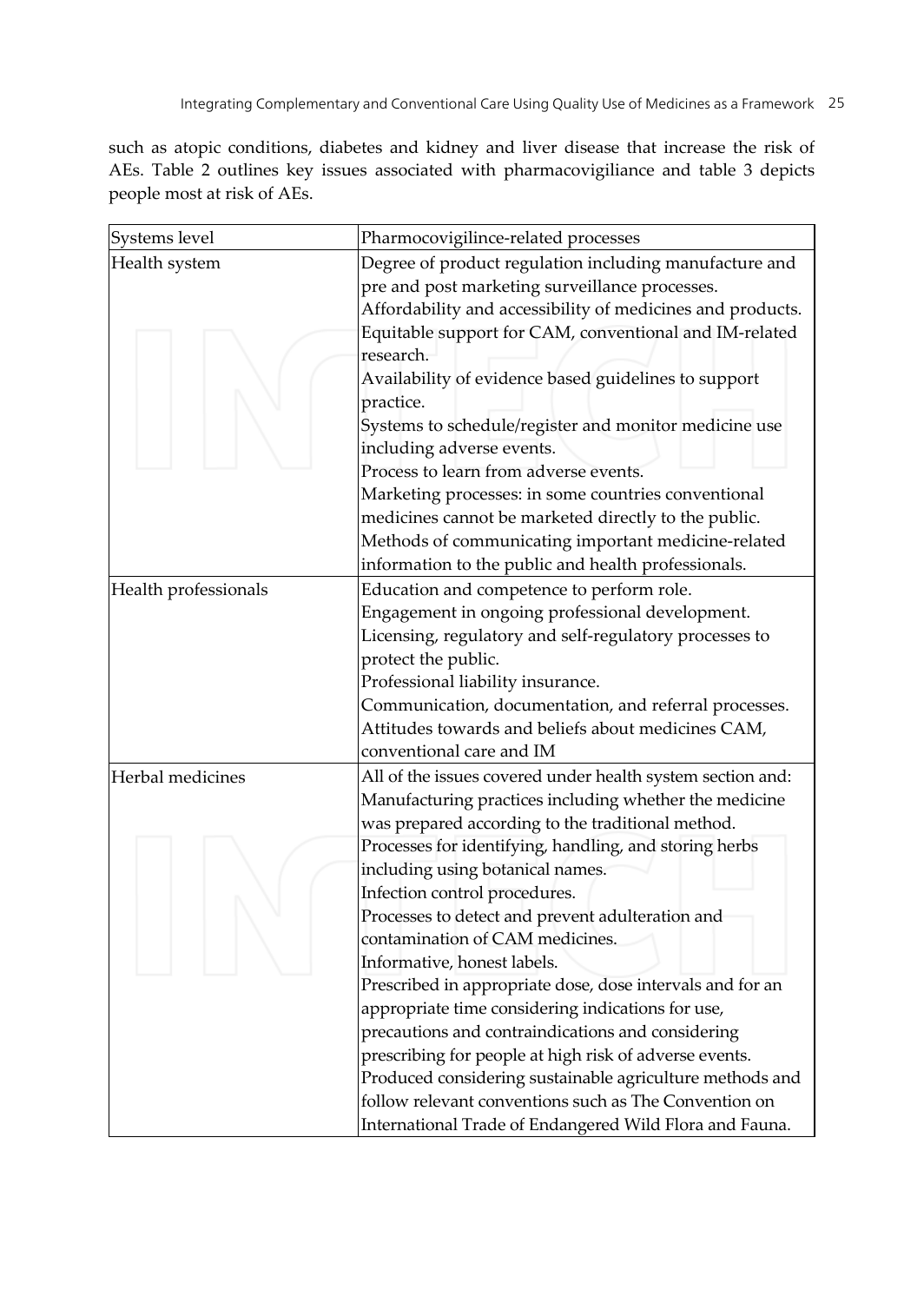| Individual | Age.                                                         |
|------------|--------------------------------------------------------------|
|            | Physical and mental health status.                           |
|            | Knowledge and health capabilities.                           |
|            | Not disclosing herbal medicine use.                          |
|            | Knows the consequences of polypharmacy.                      |
|            | Self-diagnosis and self-treatment, which can delay treating  |
|            | serious problems.                                            |
|            | Method of storing and handling medicines and disposing       |
|            | of unused medicines appropriately.                           |
|            | Inappropriate use of medicines and CAM e.g. sharing          |
|            | medicines with family members and friends.                   |
|            | Know how to monitor defined outcomes                         |
|            | Realistic expectations about curing or controlling diseases. |
|            | Realises the cost implications of medicine use.              |

**Table 2.** Inter-related safety and quality issues related to pharmacovigilance.

Take conventional medicines with a narrow therapeutic index such as digoxin and warfarin.

Take high risk conventional medicines such as insulin.

Have renal disease or liver damage, which compromises medicine metabolism and excretion.

Has allergies such as dermatitis and asthma.

The elderly, children, and pregnant and lactating women.

Concomitantly using five or more medicines (polypharmacy).

Uses excess alcohol or illicit drugs.

Lacks sufficient knowledge/information to make appropriate decisions about CAM use or receives inadequate or inappropriate advice about CAM.

Do not advise all the health professionals they consult about their CAM and conventional medicine use.

Acquire CAM products from the Internet or overseas that are not subject to rigorous quality control and regulatory processes. Such products may be contaminated, inadequately labeled and/or the herbs may not be correctly identified.

**Table 3.** Individuals most at risk of herbal-conventional-food-interactions and other adverse events.

# **8. Standards and regulatory processes that aim to improve safety and reducing risk**

Standards and regulatory processes are important to risk management strategies. They exist to protect the public (O'Keefe & Henderson 2012). In Australia, CAM, which includes herbal medicines, homeopathy, essential oils and vitamin and mineral supplements; and conventional medicines are regulated by the Therapeutic Goods Administration (TGA); The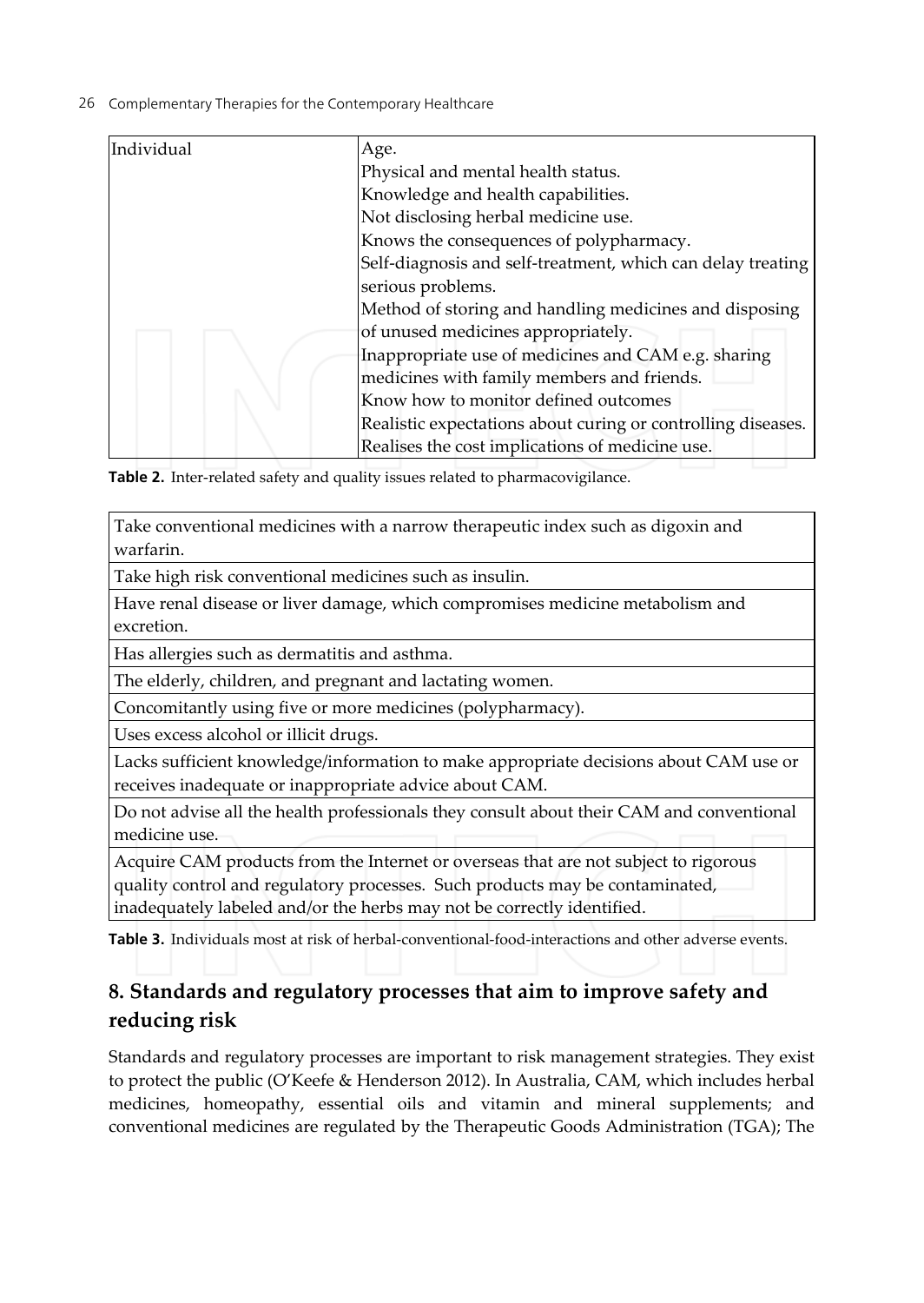Office of Complementary Medicines oversees the recall of faulty or dangerous CAM medicines.

All CAM medicines are assessed for safety and the quality of the ingredients but only CAM medicines deemed to be high risk are assessed for efficacy. The TGA critically analyses clinical trial data the manufacturer supplies to support their claims of safety and efficacy. If the TGA accepts the manufacturer's evidence, high risk medicines are registered and bear the words AUST R on the label.

Manufacturers of lower risk medicines must be able to substantiate their claims that the medicine is safe risk but are not required to submit evidence of safety when they apply to have the medicine listed. Manufacturers of low risk medicines are not permitted to use terms such as cure, treat, manage, and prevent on medicine labels or marketing strategies. Listed medicines are designated AUST L on the label. Ingredients included in listed and registered medicines must be included on the list of substances approved for use in Australia. Thus, medicine labels give some indication about the level of evidence available to support safety and efficacy. Other medicine-related quality control processes include labeling, manufacturing and advertising regulations and Acts and pre and post market surveillance.

Other countries have similar regulatory process although they might classify medicines differently. Many European countries require evidence to support manufacturer's claims in order for them to be registered. Other related processes include the The WHO International Terminologies on Traditional Medicine in the Western Pacific Region (WHO 2007) and the European Parliament and Council directive on the use of traditional products, which stipulated that herbal medicines must be produced according to good manufacturing practices from April 2011 (Efferth & Greten 2011).

The European Directive contains a number of other recommendations to provide guidance for retailers, wholesalers, manufacturers and importers about requirements for medication standards about their legal responsibilities. The WHO has produced many other informative guidelines and polices to communicate and support safe evidence-based herbal medicine use which can be sourced from the WHO website,

Contamination and adulteration of CAM medicines compromises safety in many countries. The Convention on International Trade of Endangered Wild Flora and Fauna (CITES), also known as the Washington Convention, was set up to protect vulnerable species form extinction. Over 150 countries are signatories to CITES.

Health professional knowledge and competence also influence safety and quality. CAM practitioners are self-regulated and/or regulated through professional association codes, standards, policies and continuing professional development processes in most countries but few are statutorily regulated. In Victoria, Australia Chinese Medicine practitioners, Chinese herbal practitioners and Acupuncturists are required be registered with the Chinese Medicine Registration Board: it is likely other states follow Victoria's lead.

A number of education providers in many countries, including universities and on-line education providers, offer a wide variety of CAM courses at all levels; certificates, diplomas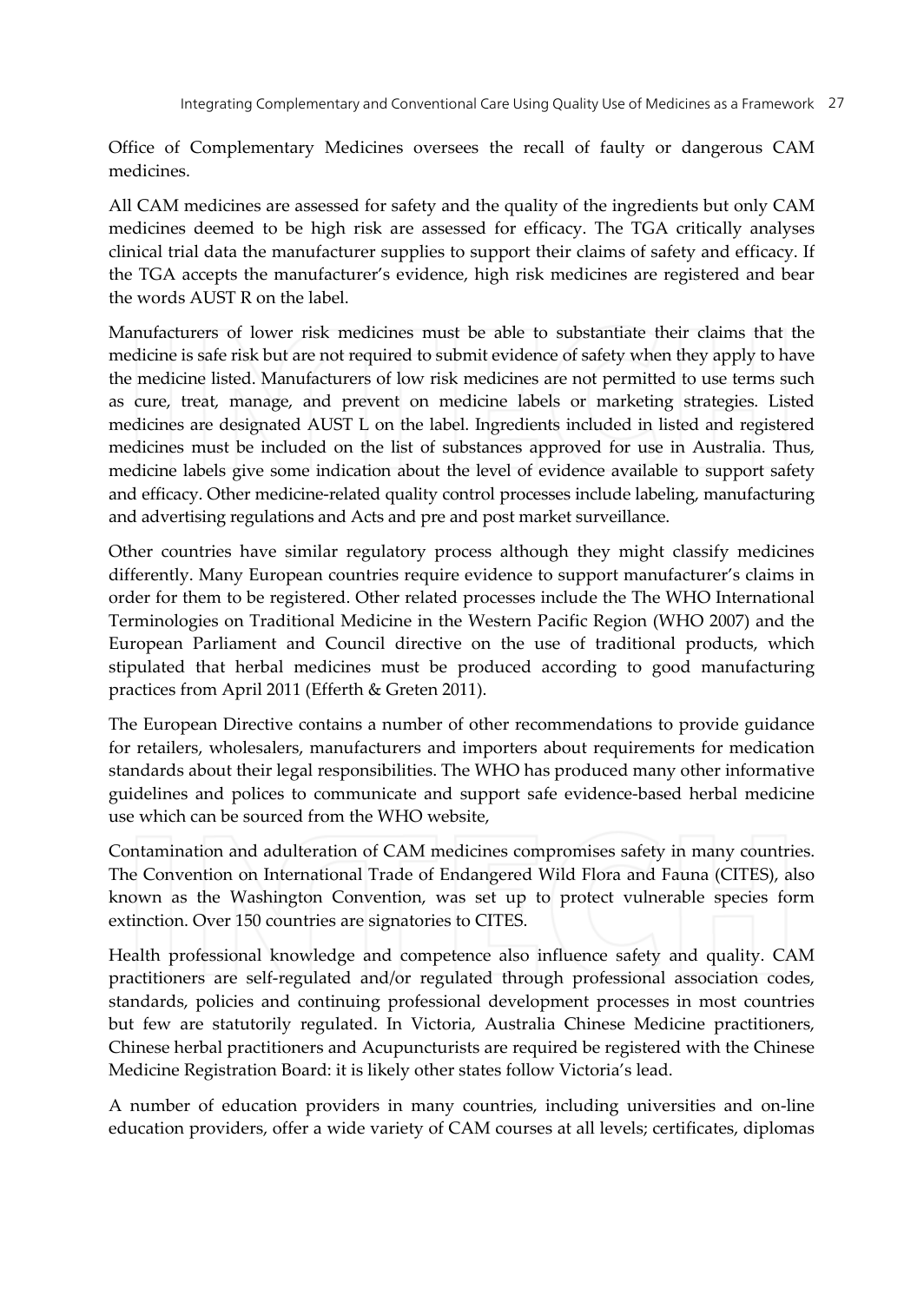and post graduate degrees. In some countries course providers must meet training standards but many people attend short courses that do not adequately prepare them to deliver safe informed CAM care.

# **9. Quality use of medicines**

Quality use of medicines (QUM) is a useful framework for determining individual treatment options and assessing and monitoring risk at all levels of medicine use (Dunning 2004).

Australia's National Medicines Policy (NMP) incorporates QUM, which encompasses conventional, CAM and non-prescription medicines. Australia's QUM processes have been adapted and are used in many other countries such as Canada. QUM essentially puts the individual at the centre of care and refers to:

- Selecting management options wisely. Significantly, QUM and IM are not concerned with either/or choices: they espouse holistic care by recommending the best options for/with the individual, which may or may not include medicines
- Choosing suitable medicines if medicines are indicated. Not everybody requires medicines to maintain health, which is consistent with CAM philosophies. Wise medicine choice encompasses, prevention, lifestyle strategies, and risk management.
- Using medicines safely and effectively' (Commonwealth Department of Health and Aging 2002).

The extent to which QUM is applied to CAM is largely unknown. Dunning (2004) developed a QUM framework for using essential oils (aromatherapy) in nursing practice. It is not clear whether aromatherapists and other health professionals are aware of or use the aromatherapy QUM framework. The framework could be adapted for CAM generally.

Although not documented in current QUM policies, QUM encompasses sustainable agricultural and carbon reduction practices, which are important considerations, given the effects of climate change and the number of endangered plant an animal species, many of which are included in CAM medicines in some countries (Taylor 1996). CITES has made a major contribution to reducing the risk and saving many endangered plants and animals. In addition to its application to medicines use, QUM could serve as a research framework to evaluate IM and other CAM. .

# **10. Practical ways clinician health professionals can apply QUM**

Health professionals have a responsibility to individualise care, respect people's choices and be non-judgmental about the choices they make. QUM can help health professionals realise these responsibilities:

Applying QUM at the individual patient level involves:

• Developing active partnerships with individuals, effective communication and collaboration processes and using evidence based policies and guidelines to deliver consistent care and enable benchmarking.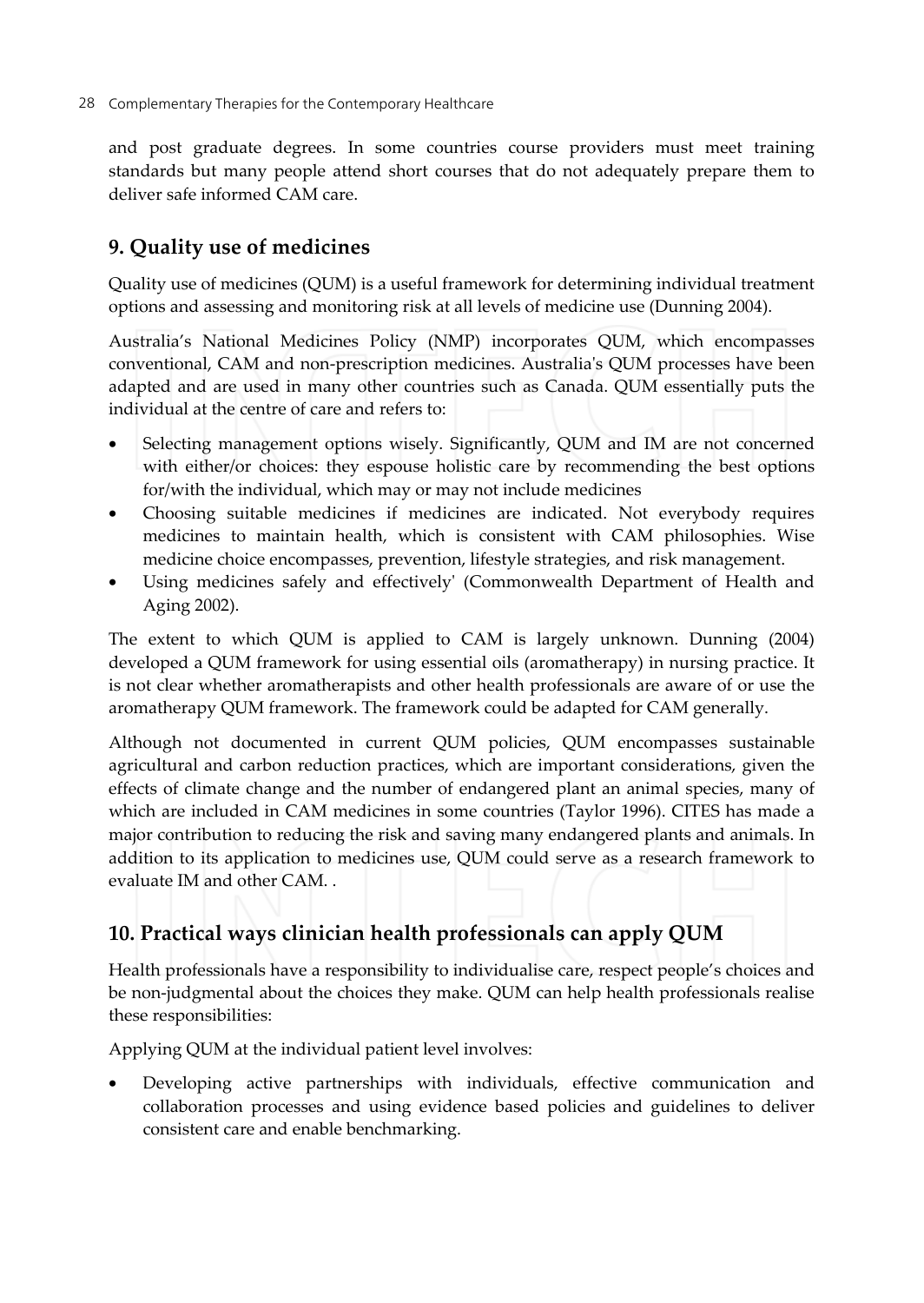- Engaging the individual in setting care goals and making care decisions, which includes providing objective, ethical information about medicines and other care options in a language and format the individual can understand and that is culturally appropriate.
- Pharmacovigilence, which encompasses the entire medicine pathway as well as appropriate prescribing and monitoring.
- Monitoring outcomes including the individual's medicine self-management capability and adherence, and adverse event reporting.
- Documenting CAM use.

Developing a QUM philosophy

- Be sensitive to people's philosophical and cultural views and be aware that they probably perceive risks and benefits differently from health professionals.
- Follow guidelines for using CAM where they exist or seeking and using the best available evidence and being able to justify its use.
- Being appropriately qualified and competent to use, recommend or offer advice about CAM.
- Objectively communicating risks and benefits and management options to the individual and in some cases their families or carers. If the person chooses not to follow advice, documentation should outline what information was provided and the fact the individual elected not to follow the advice.
- Developing a 'portfolio of evidence' that can be used as a reference in clinical areas.
- Adopting the QUM approach to prescribing, administering, documenting and monitoring care. This includes asking about CAM use. One of the most common reasons people do not disclose CAM use is because Health professionals do not ask about it. Ask questions should be asked in a non-judgmental way. The patient has a responsibility to disclose: health professionals can make it easier for them to do so by using appreciate body and verbal language, and effective questioning skills. For every one problem missed by not knowing, nine others are missed by not looking.
- Valuing the therapeutic relationship and doing their utmost to develop and sustain relationships.
- Considering the effect of some CAM on other staff, visitors and other people when CAM is used in health care facilities for example, vaporising essential oils and playing music.
- Knowing how to report adverse events and reporting any that occur to add to the safety and risk profile of CAM and IM. The quality of the AE report is important rather than the source of the report.
- Having processes and policies in place to clean and maintain any equipment for example, vaporizers and infection control policies.
- Documenting the type, dose and duration of the therapy, reason for use, advice given, method to monitor outcomes and the expected and actual outcomes.
- Seeking advice or referring to an appropriate person when do not have the knowledge or competence to address the issue.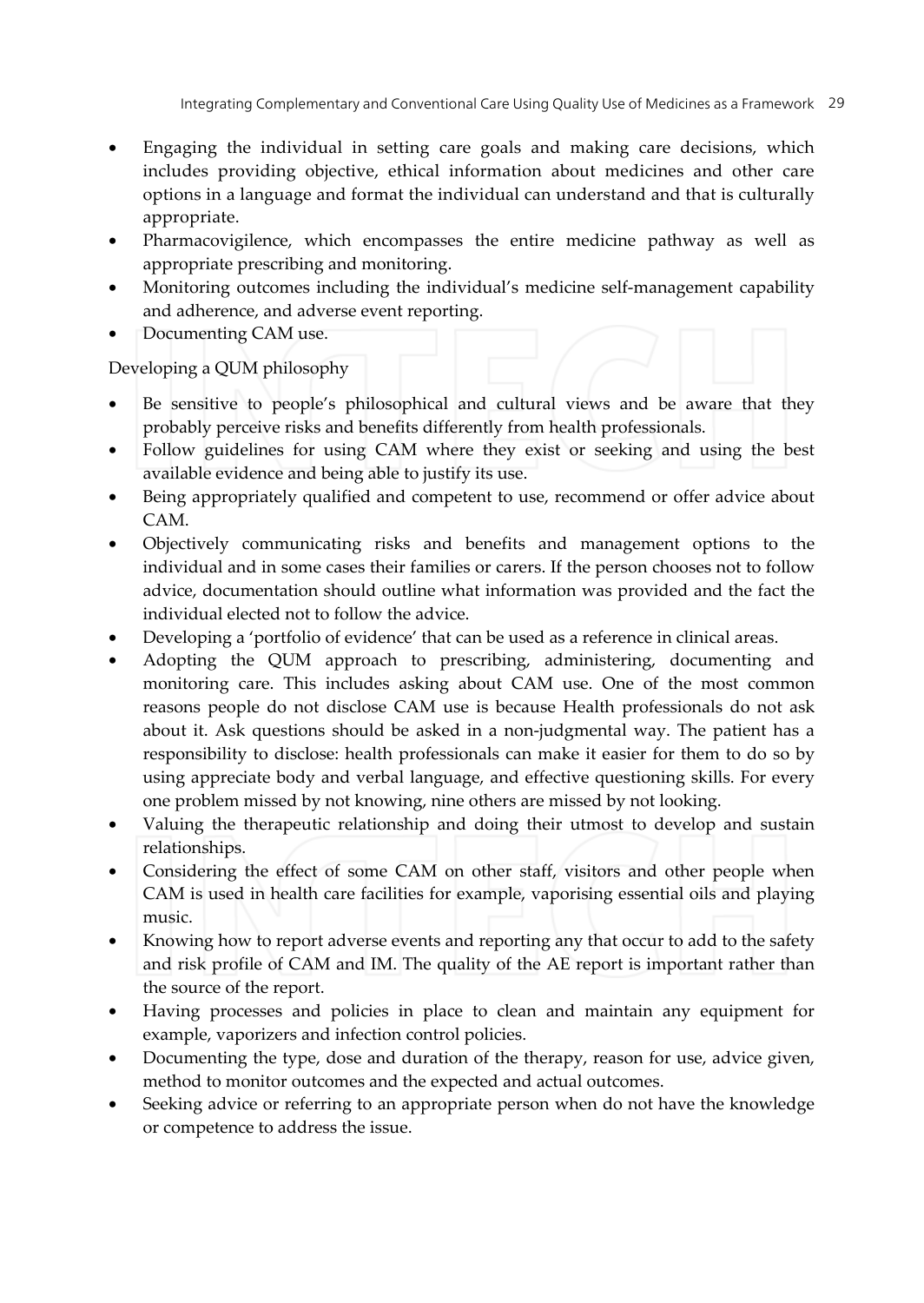#### **11. Chapter summary**

Safety and health professional responsibility are not new concepts but notions of safety and regulatory processes have evolved over millennia. QUM is a useful framework for managing CAM and IM at all levels and exemplifies person-centred care, using nonmedicine options where possible and pharmacovigilence

#### **Author details**

Trisha Dunning *Chair in Nursing and Director Centre for Nursing and Allied Health Research, Deakin University and Barwon Health, Geelong, Australia* 

#### **12. References**

Australian Integrative Medicine Association. www.aima.net.au (accessed January 2012).

- Bell I., Caspi O., Schwartz G. (2002) Integrative medicine and systematic outcomes research: issues in the emergence of a new model for primary care. *Archives of Internal Medicine*  162 (2):133–140.
- Bodeker G., Ong C-K., Grundy C., Burford G., Shein K. (eds) (2005) *WHO Global Atlas of Traditional, Complementary and Alternative Medicine.* WHO, Geneva.
- Braun L., Cohen M. (2010) H*erbs and Natural Supplements: an Evidenced Based Approach.*  Elsevier, Sydney.
- Clark R. (2004): *Health care and Notions of Risk.* Therapeutic Guidelines Limited, Melbourne pp 5–7.
- Cohen M. (2005) Legal issues regarding complementary therapies www.camlawblog.com (accessed March 2012).
- Commonwealth of Australia *Complementary Medicines in the Australian health System* (2003) Report to the Parliamentary Secretary to the Minister for Health and Aging, Commonwealth of Australia, Canberra.
- Department of Health and Aging. (2002): *National Strategy for the Quality Use of Medicines.*  Canberra http://www.health.gov.au/haf/nmp/advisory/pharm.htm (accessed April 2012)
- Dunning T. (2004): Using a quality use of medicines framework for using essential oils in nursing practice. *Complementary Therapies in Clinical Practice*. 11: 172–181.
- Efferth T., Greten H. (2012) The European directive on traditional herbal medicinal products: friend or foe fro plant-based therapies? *Journal of Chinese Integrative Medicine*  10 (\$):357–361.
- Egede L, Ye X, Zheng D, Silverstein M. (2002): The prevalence and pattern of alternative medicine use in individuals with diabetes. *Diabetes Care* 25: 324- 329.
- Eisenberg D (1998) Advising patients who seek alternative medical therapies. *American Journal of Health Medicine* 127 (1):61–69.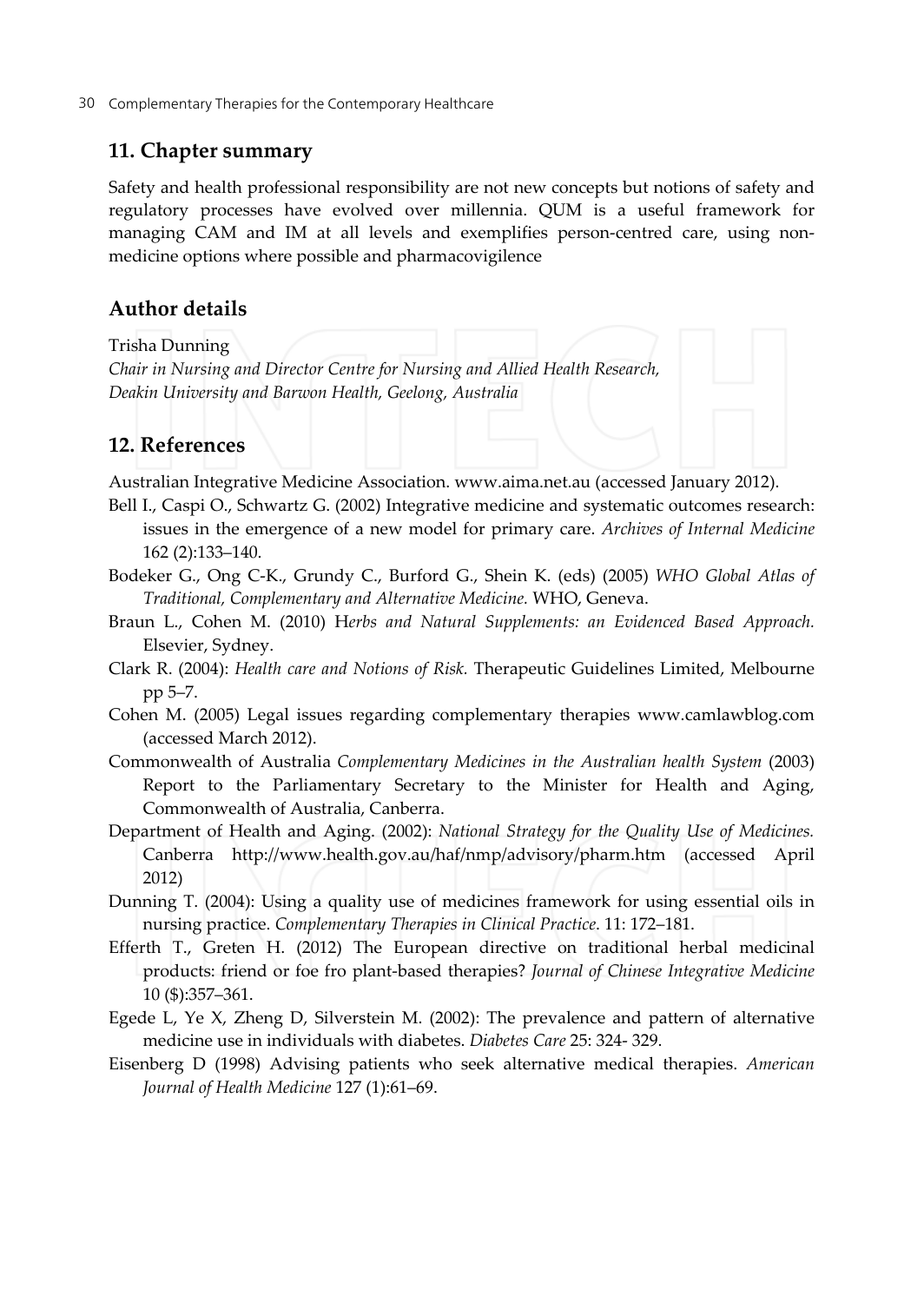- Garrow D., Egede L (2006) association between complementary and alternative medicine use, preventive care practices, and use of conventional medical services among adults with diabetes. *Diabetes Care* 29:15–19.
- Hildreth K, Elman C. (2007): Alternative worldviews and the utilization of conventional and complementary medicine. *Sociological Inquiry* 77(1): 76–103.
- House of Lords Select Committee on Science and Technology Sixth Report (2000) chapter 3: patient satisfaction, the role of the therapist and the placebo response WWW.parliament UK (accessed May 2012)
- Hume D in Sharpe V,. Faden A. (1998): *Medical Harm.* Cambridge University Press, Cambridge.
- Kelner M, Wellman B. (1997): Health care and consumer choices: medical and alternative therapies. *Social Science and Medicine.* 45:203–212.
- Khorsan R., Coulter I., Crawford C, Hsiao N-F. (2011) Systematic review of integrative health care research: randomized control trials, clinical controlled trials and metaanalysis. *Evidence Based Complementary and Alternative Medicine* doi.1155/2011/636134 (accessed April 2011).
- Komesaroff P. (2003): Ethical perspectives on the communication of risk. *Australian Prescriber.* 26(2): 44–45.
- Kotsirilos V., Singleton G., Warnecke E. (2010) Needs analysis for education in integrative and complementary medicine for general practitioners in Australia. Part 1. *Journal of Integrative Medicine* 15 (3): 12–16.
- Kotsirilos V., Vitetta L., Sali A. (2011) *A Guide to Evidence-Based Integrative and Complementary Medicine.* Churchill Livingstone, Sydney.
- MacLennan, A., Wilson, D. & Taylor, A. (2002) The escalating cost and prevalence of alternative medicine. *Preventative Medicine*, 35 (2), 166–173.
- Marshall D.; Walizer E., Vernalis M. (2004) Optimal healing environments for chronic cardiovascular disease. *Journal of Alternative and Complementary Medicine* 10 (Suppl ): S147–S155.
- Mulkins A., Verhoef M. (2004) Supporting the transfromative process: experiences of cancer patients receiving integrative care. *Integrative Cancer Therapies* 3 (3):230–237.
- O'Keefe M., Henderson A. (2012) Harmonising the layers of regulation. *Campus Review* 20 March www.campusreview.com.au.
- Parsian N., Dunning T. (2009) Developing and validating a questionnaire to measure spirituality: a psychometric process. *Global Journal of Health Science* 1 (1): 2–11.
- Phelps K., Hassed C. (2011) *General Practice: the Integrative Approach.* Churchill Livingstone, Sydney.
- Ritenbaugh C., Nichter M., Nichter M., Kelly K., Sims C., Bell., Castaneda H., Elder C., Kiothan M., Sutherland E., Verhoef M., Warber S., Coons S. (2011) Developing a patientcentred outcome measure for complementary and alternative medicines therapies1: defining content and format. *BMC Complementary and Alternative Medicine* 11–135.
- Royal Australian College of General Practitioners (RACGP) Australasian Integrative Medicine Association Joint Position Statement Complementary Medicine (2004) htpp://www.racgp.org.au/policy/complementary.medicine.pdf (accessed March 2011).